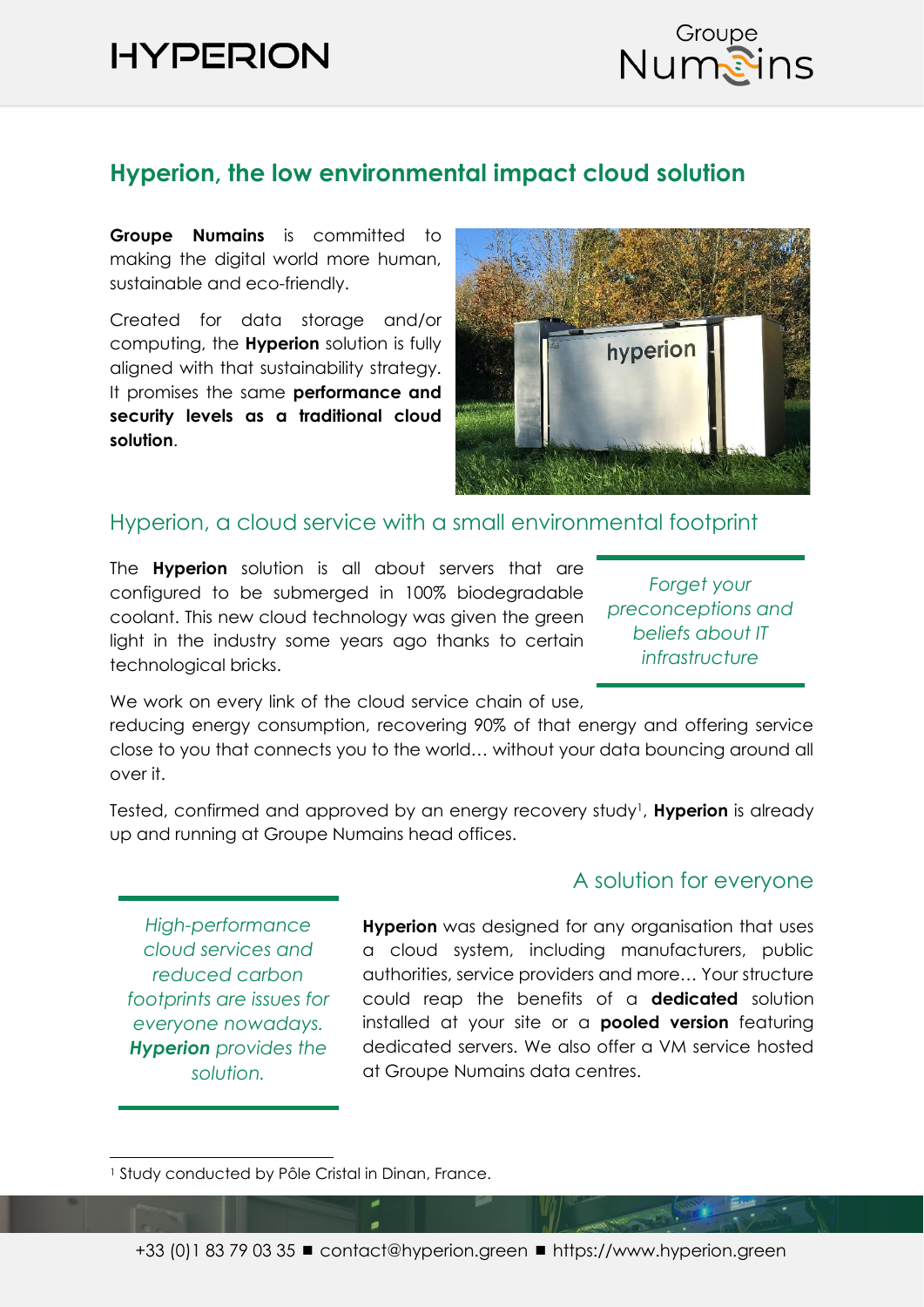# **HYPERION**



Our solution can provide you with the level of security you demand. In addition, digital sovereignty over your data will be tailored to your specifications.

#### Installable close to you, wherever you may be

Our solution has no constraints, so it can be replicated **anywhere in the world**. It needs no climate control, meaning we can use servers in environments with temperatures in excess of 50°C.





We can install the solution as close as possible, right on your company's site, but also in a mobile version located in a fitted out container that will act as your **Hyperion** server room. You can set it up at one site and then decide to move it to a different location later on.

## A team at your service, from installation to maintenance of your infrastructure

Our teams of experts will be with you every step of the way, installing the solution, transferring your data and keeping your infrastructure up and running.

We will then monitor the solution remotely, to ensure its high availability, 24/7.

# **Hyperion in the news**

**"Creating the data centre of the future in Laval"**

> *Ouest-France*, 06/05/2021

## **"Cooling data centres in Dinan by immersing them in oil"**

*Ouest-France*, 13/01/2022

**"MCT ramps up its growth with its Hyperion data centres"**

> *API Ouest-France*, 17/01/2022